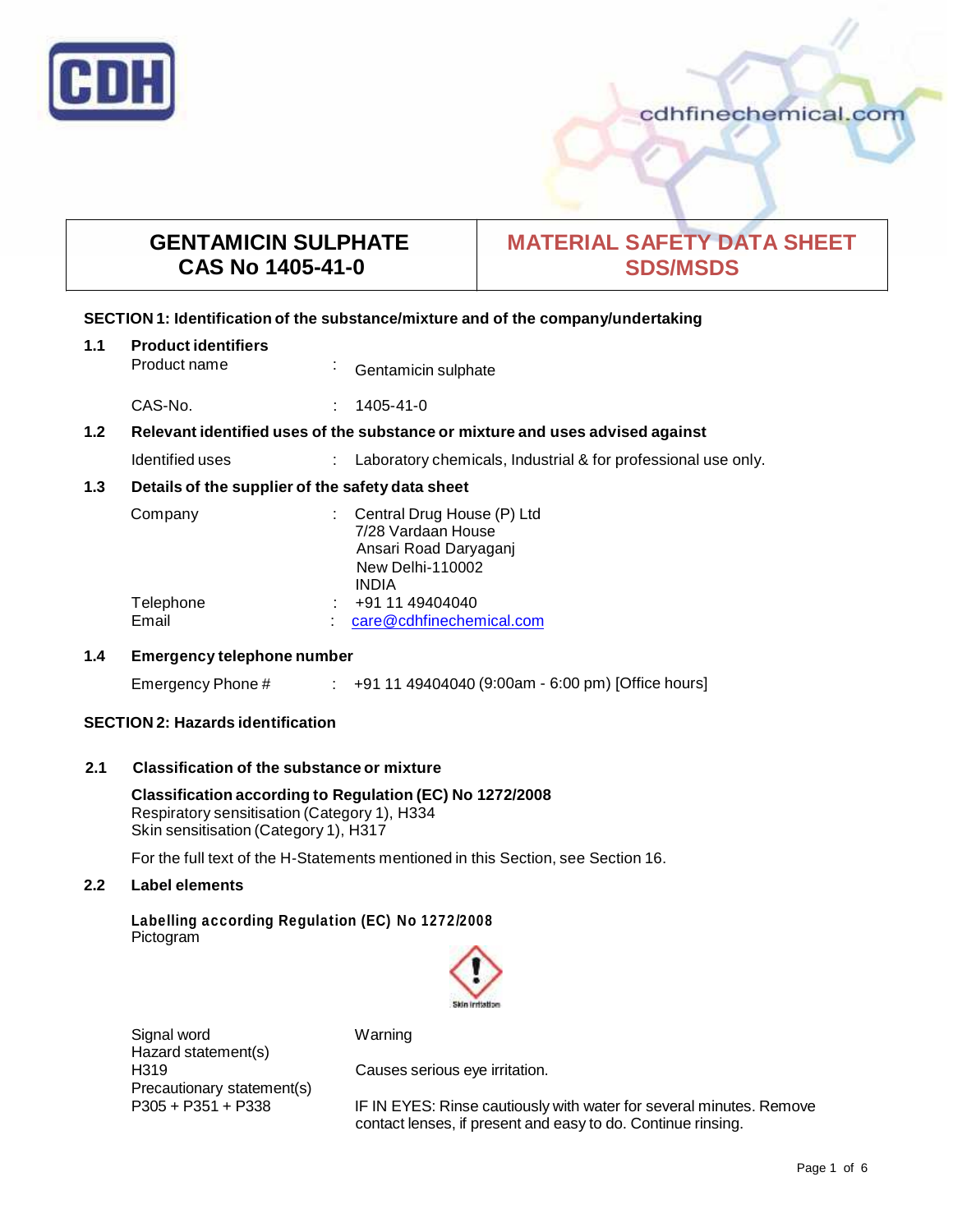Supplemental Hazard **Statements** none

#### **2.3 Other hazards** - none

# **SECTION 3: Composition/information on ingredients**

| 3.1 | <b>Substances</b><br>Synonyms | Gentamicinsulfate salt<br>Garamycin<br>Gentiom ycin C |  |
|-----|-------------------------------|-------------------------------------------------------|--|
|     | CAS-No.                       | 1405-41-0                                             |  |
|     | EC-No.                        | $: 215 - 778 - 9$                                     |  |
|     |                               |                                                       |  |

# **Hazardous ingredients according to Regulation (EC) No 1272/2008**

| Component                     |           | Classification                             | Concentration |  |  |
|-------------------------------|-----------|--------------------------------------------|---------------|--|--|
| <b>Gentamicin sulfate sal</b> |           |                                            |               |  |  |
| CAS-No.                       | 1405-41-0 | Resp. Sens. 1; Skin Sens. 1; $\le$ = 100 % |               |  |  |
| EC-No.                        | 215-778-9 | H334, H317                                 |               |  |  |

For the full text of the H-Statements mentioned in this Section, see Section 16.

### **SECTION 4: First aid measures**

### **4.1 Description of first aid measures**

#### **General advice**

Consult a physician. Show this safety data sheet to the doctor in attendance.

#### **If inhaled**

If breathed in, move person into fresh air. If not breathing, give artificial respiration. Consult a physician.

#### **In case of skin contact**

Wash off with soap and plenty of water. Consult a physician.

#### **In case of eye contact**

Flush eyes with water as a precaution.

#### **If swallowed**

Never give anything by mouth to an unconscious person. Rinse mouth with water. Consult a physician.

#### **4.2 Most important symptoms and effects, both acute and delayed**

The most important known symptoms and effects are described in the labelling (see section 2.2) and/or in section 11

**4.3 Indication of any immediate medical attention and special treatment needed** No data available

#### **SECTION 5: Firefighting measures**

### **5.1 Extinguishing media**

#### **Suitable extinguishing media**

Use water spray, alcohol-resistant foam, dry chemical or carbon dioxide.

**5.2 Special hazards arising from the substance ormixture** Carbon oxides, Nitrogen oxides (NOx), Sulphur oxides

# **5.3 Advice for firefighters**

Wear self-contained breathing apparatus for firefighting if necessary.

# **5.4 Further information**

No data available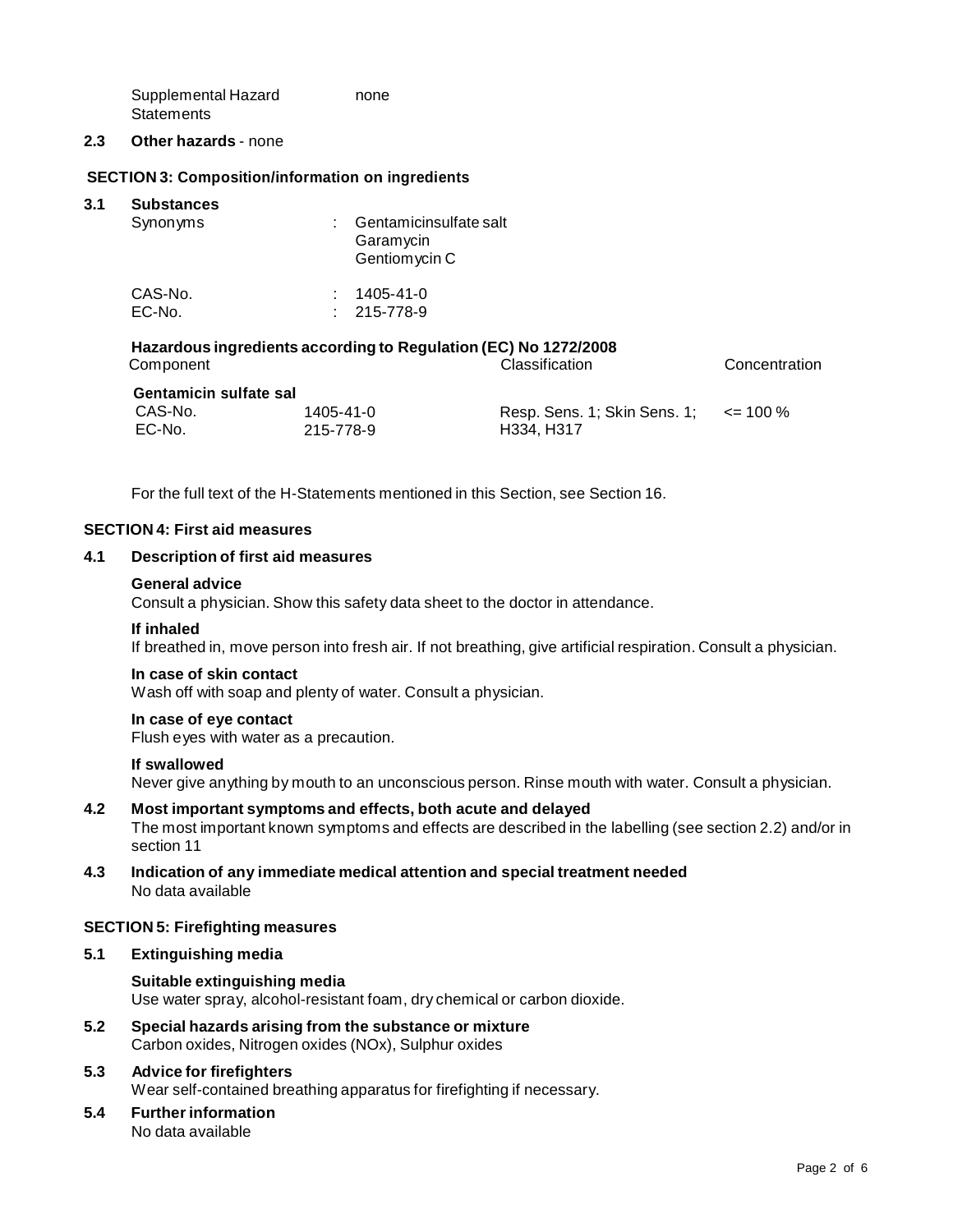# **SECTION 6: Accidentalrelease measures**

- **6.1 Personal precautions, protective equipment and emergency procedures** Use personal protective equipment. Avoid dust formation. Avoid breathing vapours, mist or gas. Ensure adequate ventilation. Evacuate personnel to safe areas. Avoid breathing dust. For personal protection see section 8.
- **6.2 Environmental precautions**

Do not let product enter drains.

- **6.3 Methods and materials for containment and cleaning up** Pick up and arrange disposal without creating dust. Sweep up and shovel. Keep in suitable, closed containers for disposal.
- **6.4 Reference to other sections**

For disposal see section 13.

## **SECTION 7: Handling and storage**

### **7.1 Precautions for safe handling**

Avoid contact with skin and eyes. Avoid formation of dust and aerosols. Provide appropriate exhaust ventilation at places where dust is formed. For precautions see section 2.2.

# **7.2 Conditions for safe storage, including any incompatibilities**

Store in cool place. Keep container tightly closed in a dry and well-ventilated place.

Recommended storage temperature 2 - 8 °C Storage class (TRGS 510): Combustible Solids

## **7.3 Specific end use(s)**

Apart from the uses mentioned in section 1.2 no other specific uses are stipulated

### **SECTION 8: Exposure controls/personal protection**

#### **8.1 Control parameters**

**8.2 Exposure controls**

# **Appropriate engineering controls**

Handle in accordance with good industrial hygiene and safety practice. Wash hands before breaks and at the end of workday.

# **Personal protective equipment**

### **Eye/face protection**

Face shield and safety glasses Use equipment for eye protection tested and approved under appropriate government standards such as NIOSH (US) or EN 166(EU).

## **Skin protection**

Handle with gloves. Gloves must be inspected prior to use. Use proper glove removal technique (without touching glove's outer surface) to avoid skin contact with this product. Dispose of contaminated gloves after use in accordance with applicable laws and good laboratory practices. Wash and dry hands.

# **Body Protection**

Complete suit protecting against chemicals, The type of protective equipment must be selected according to the concentration and amount of the dangerous substance at the specific workplace.

#### **Respiratory protection**

For nuisance exposures use type P95 (US) or type P1 (EU EN 143) particle r (US) or type ABEK- P2 (EU EN 143) respirator cartridges. Use respirators and components tested and approved under appropriate government standards such as NIOSH (US) or CEN (EU).

# **Control of environmental exposure**

Do not let product enter drains.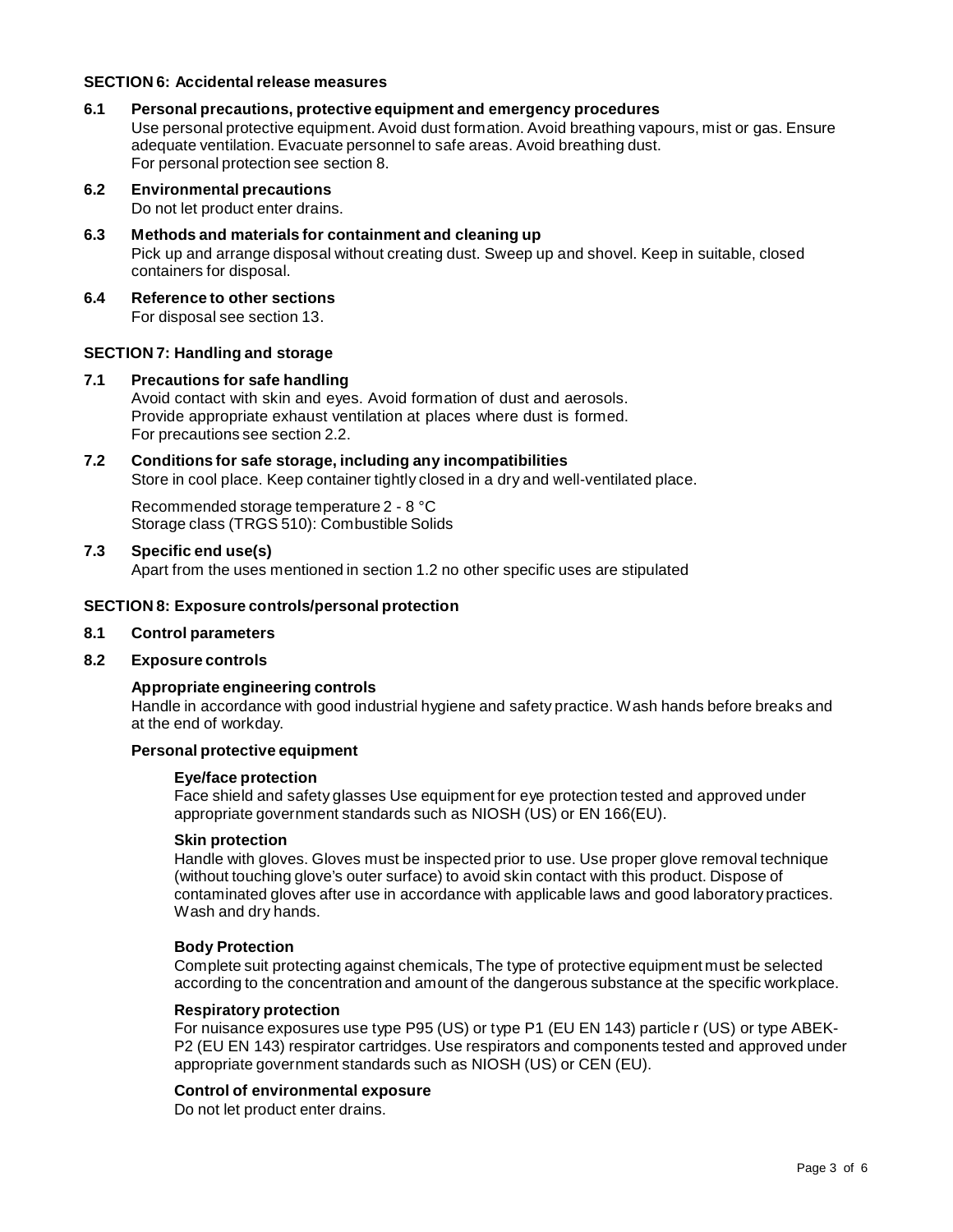# **SECTION 9: Physical and chemical properties**

# **9.1 Information on basic physical and chemical properties**

|     | a) | Appearance                                         | Form: powder<br>Colour: white |
|-----|----|----------------------------------------------------|-------------------------------|
|     | b) | Odour                                              | No data available             |
|     | c) | <b>Odour Threshold</b>                             | No data available             |
|     | d) | pH                                                 | No data available             |
|     | e) | Melting point/freezing<br>point                    | No data available             |
|     | f) | Initial boiling point and<br>boiling range         | No data available             |
|     | g) | Flash point                                        | No data available             |
|     | h) | Evaporation rate                                   | No data available             |
|     | i) | Flammability (solid, gas)                          | No data available             |
|     | j) | Upper/lower<br>flammability or<br>explosive limits | No data available             |
|     | k) | Vapour pressure                                    | No data available             |
|     | I) | Vapour density                                     | No data available             |
|     | m) | Relative density                                   | No data available             |
|     | n) | Water solubility                                   | No data available             |
|     | O) | Partition coefficient: n-<br>octanol/water         | No data available             |
|     | p) | Auto-ignition<br>temperature                       | No data available             |
|     | q) | Decomposition<br>temperature                       | No data available             |
|     | r) | Viscosity                                          | No data available             |
|     | s) | <b>Explosive properties</b>                        | No data available             |
|     | t) | Oxidizing properties                               | No data available             |
| 9.2 |    | Other safety information<br>No data available      |                               |

# **SECTION 10: Stability and reactivity**

# **10.1 Reactivity** No data available **10.2 Chemical stability**

- Stable under recommended storage conditions.
- **10.3 Possibility of hazardous reactions** No data available **10.4 Conditions to avoid**
- No data available
- **10.5 Incompatible materials** Oxidizing agents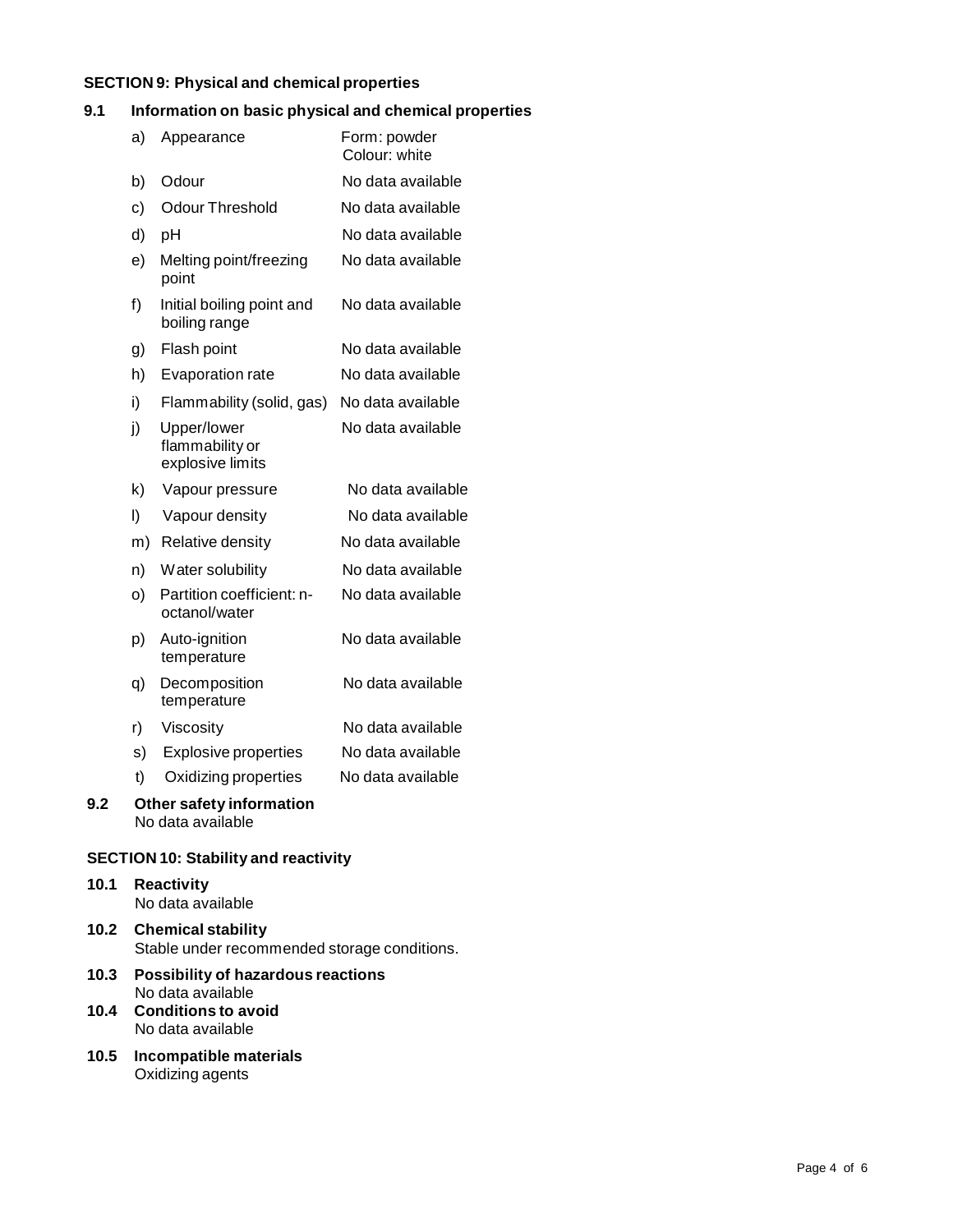# **10.6 Hazardous decomposition products**

Hazardous decomposition products formed under fire conditions. - Carbon oxides, Nitrogen oxides (NOx), Sulphur oxides Other decomposition products - No data available

In the event of fire: see section 5

# **SECTION 11: Toxicological information**

# **11.1 Information on toxicological effects**

### **Acute toxicity**

LD50 Oral - Rat - > 5,000 mg/kg(Gentamicin sulfate salt) Remarks: Behavioral:Somnolence (general depressed activity). Skin and Appendages: Other: Hair.

## **Skin corrosion/irritation**

No data available(Gentamicin sulfate salt)

# **Serious eye damage/eye irritation**

No data available(Gentamicin sulfate salt)

### **Respiratory orskin sensitisation**

Causes photosensitivity. Exposure to light can result in allergic reaction sunburnlike responses to edematous, vesiculated lesions, or bullae(Gentamicin sulfate salt)

# **Germ cell mutagenicity**

No data available(Gentamicin sulfate salt)

### **Carcinogenicity**

IARC: No component of this product present at levels greater than or equal to 0.1% is identified as probable, possible or confirmed human carcinogen by IARC.

#### **Reproductive toxicity**

No data available(Gentamicin sulfate salt)

# **Specific target organ toxicity - single exposure**

No data available(Gentamicin sulfate salt)

# **Specific target organ toxicity - repeated exposure**

No data available

# **Aspiration hazard**

No data available(Gentamicin sulfate salt)

# **Additional Information**

RTECS: LY2625000

To the best of our knowledge, the chemical, physical, and toxicological properties have not been thoroughly investigated.(Gentamicin sulfate salt)

Liver - Irregularities - Based on Human Evidence(Gentamicin sulfate salt)

# **SECTION 12: Ecological information**

- **12.1 Toxicity** No data available
- **12.2 Persistence and degradability** No data available
- **12.3 Bioaccumulative potential** No data available
- **12.4 Mobility in soil** No data available(Gentamicin sulfate salt)